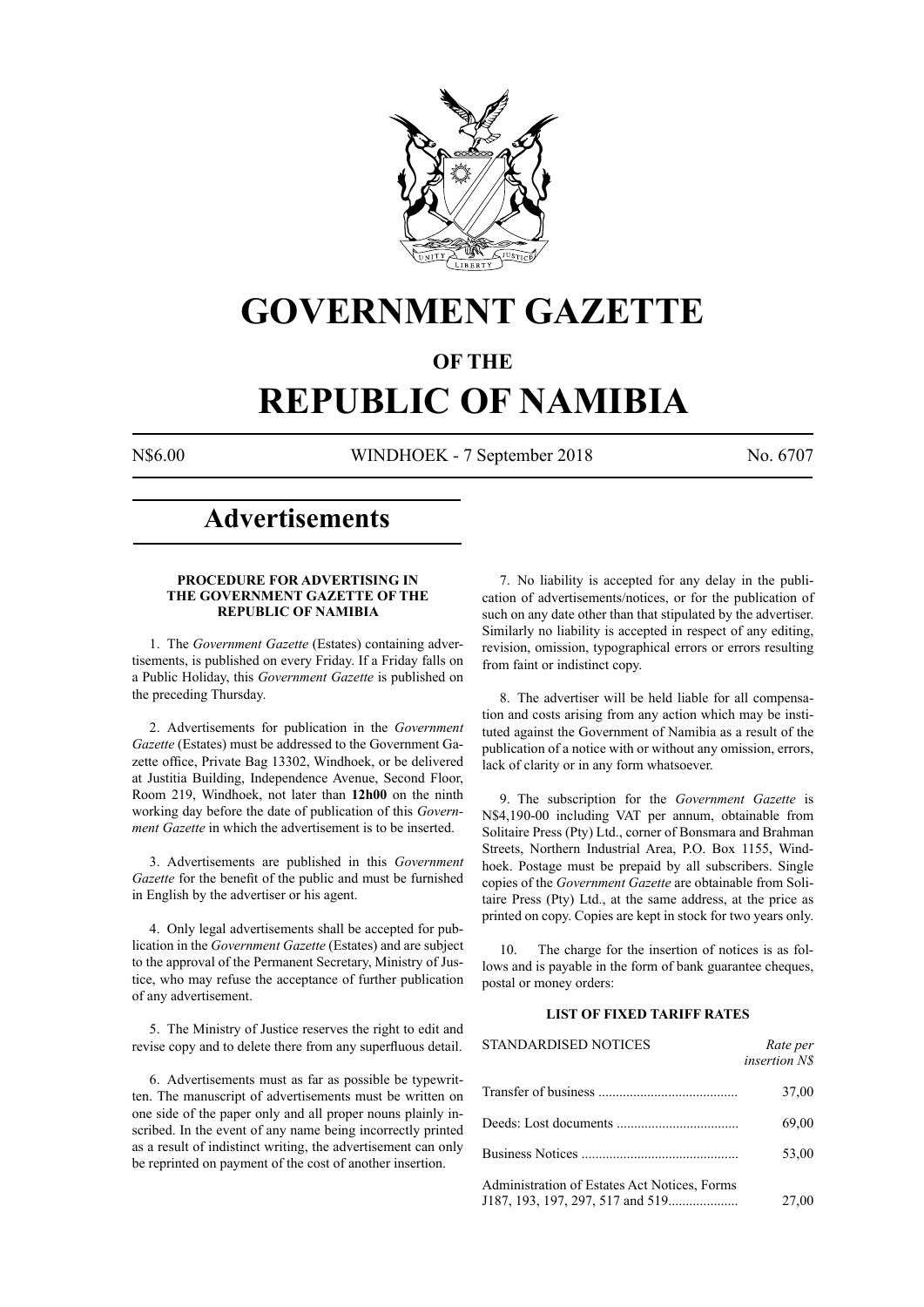| Insolvency Act and Companies Act Notices:                                                                                                                                                               | 48,00  |
|---------------------------------------------------------------------------------------------------------------------------------------------------------------------------------------------------------|--------|
| N.B. Forms 2 and 6 additional statements according<br>to word count table, added to the basic tariff.                                                                                                   | 333,00 |
| Naturalisation notices (including a reprint for the                                                                                                                                                     | 27,00  |
| Unclaimed moneys - only in the Government<br>Gazette, closing date 15 January (per entry of                                                                                                             | 13,00  |
|                                                                                                                                                                                                         | 53,00  |
|                                                                                                                                                                                                         | 27,00  |
| <b>NON-STANDARDISED NOTICES</b>                                                                                                                                                                         |        |
| Company notices:                                                                                                                                                                                        |        |
| Short notices: Meetings, resolutions, offers of<br>compromise, conversions of companies, voluntary<br>windings-up, etc.: closing of members' registers<br>for transfer and/or declarations of dividends | 120,00 |
| Declaration of dividends with profit statements,                                                                                                                                                        | 267,00 |
| Long notices: Transfers, changes in respect of<br>shares or capital, redemptions, resolutions,                                                                                                          | 373,00 |
|                                                                                                                                                                                                         | 120,50 |

# **FORM J 187**

# **LIQUIDATION AND DISTRIBUTION ACCOUNTS IN DECEASED ESTATES LYING FOR INSPECTION**

In terms of section 35(5) of Act 66 of 1965, notice is hereby given that copies of the liquidation and distribution accounts (first and final, unless otherwise stated) in the estates specified below will be open for the inspection of all persons interested therein for a period of 21 days (or shorter or longer if specially stated) from the date specified or from the date of publication hereof, whichever may be the later, and at the offices of the Master and Magistrate as stated.

Should no objection thereto be lodged with the Master concerned during the specified period, the executor will proceed to make payments in accordance with the accounts.

1651/2017 DU PLESSIS Hermanus Johannes Wilhelmus Grobler, 57092600154, Walvis Bay, 20 September 2017. Windhoek. Walvis Bay. Standard Executors & Trustees, P.O. Box 2164, Windhoek, Namibia.

766/2018 POSER Robert Eduard Fritz, 3705210- 0150, Eros Manor, Windhoek. Windhoek. Windhoek. FNB Fiduciary Namibia (Pty) Ltd, P.O. Box 448, Windhoek, Namibia.

227/2018 KOZIOL Waldemar Joachim, 390601- 00131, Windhoek, Namibia. K&M Trust Services, p.o. Box 9179, Eros, Windhoek, Namibia.

2061/2016 VAN SCHALKWYK Andries Jacobus Johannes, 51110100205, Farm Chimo No. 395, Gobabis Dis-

| Liquidators' and other appointees' notices                                                                                       | 80,00                     |
|----------------------------------------------------------------------------------------------------------------------------------|---------------------------|
| Gambling house licences/Liquor licences                                                                                          | 120,00                    |
| SALES IN EXECUTION AND OTHER PUBLIC SALES:                                                                                       |                           |
|                                                                                                                                  | 207,00                    |
| Public auctions, sales, tenders and welfare<br>organisations:                                                                    | 69,00<br>171,00<br>253,00 |
| ORDERS OF THE COURT                                                                                                              |                           |
| Provisional and final liquidations or<br>sequestrations $\ldots, \ldots, \ldots, \ldots, \ldots, \ldots, \ldots, \ldots, \ldots$ | 157.00                    |

|                                                        | 157,00 |
|--------------------------------------------------------|--------|
| Reduction of change in capital mergers, offers         |        |
|                                                        | 373,00 |
| Judicial managements, <i>curator bonis</i> and similar |        |
|                                                        | 373,00 |
|                                                        | 48,00  |
| Supersession and discharge of petitions (J.158)        | 40,00  |

11. The charge for the insertion of advertisements other than the notices mentioned in paragraph 10 is at the rate of N\$13,00 per cm double column. (Fractions of a cm must be calculated as a cm).

12. No advertisements shall be inserted unless the charge is prepaid. Cheques, drafts, postal or money orders must be made payable to the Ministry of Justice, Private Bag 13302, Windhoek.

trict. Amended. Gobabis. Windhoek. Dr. Weder, Kauta & Hoveka Inc., 3rd Floor, WKH House, Jan Jonker Road, Ausspannplatz, P.O. Box 864, Windhoek, Namibia.

1570/2017 MINDERS Lodewyk Frederik Godliep, 4303030100500, No. 38 Palm Court, Swakopmund, Namibia. Martha Magrietha Minders, 36121600101. Swakopmund. Windhoek.

2070/2016 SHIKALAKUTI Hilma Popyaaneni, 70010103732, 25 Diamond Street, Kuisebmond, Walvis Bay. Walvis Bay. Windhoek. PricewaterhouseCoopers, 344 Independence Avenue, P.O. Box 1571, Windhoek.

1486/2017 HAYES John, 50040300420, Plot No. 2, Daan Viljoen, Windhoek. Windhoek. Du Toit Associates, 15 Robert Mugabe Avenue, P.O. Box 2004, Windhoek.

834/2014 SISEHO Simasiku Charles, 730216- 00077, Erf 1248, Cimbebasia, Windhoek. Windhoek. Christian Gwana Nambahu, P.O. Box 98780, Pelican Square, Windhoek.

296/2017 MUZENGUA Petrus Michael, 73063- 000167, Karibib, Erongo Region. Karbib. Windhoek. Christian Gwana Nambahu, P.O. Box 98780, Pelican Square, Windhoek.

779/2017 VAN DER WESTHUIZEN Stefanus Albertus, 40101800142, 79 Tünschel Street, Pioneerspark, Windhoek. Windhoek. Petherbridge Law Chambers, 2 Anton Lubowski Street, Windhoek.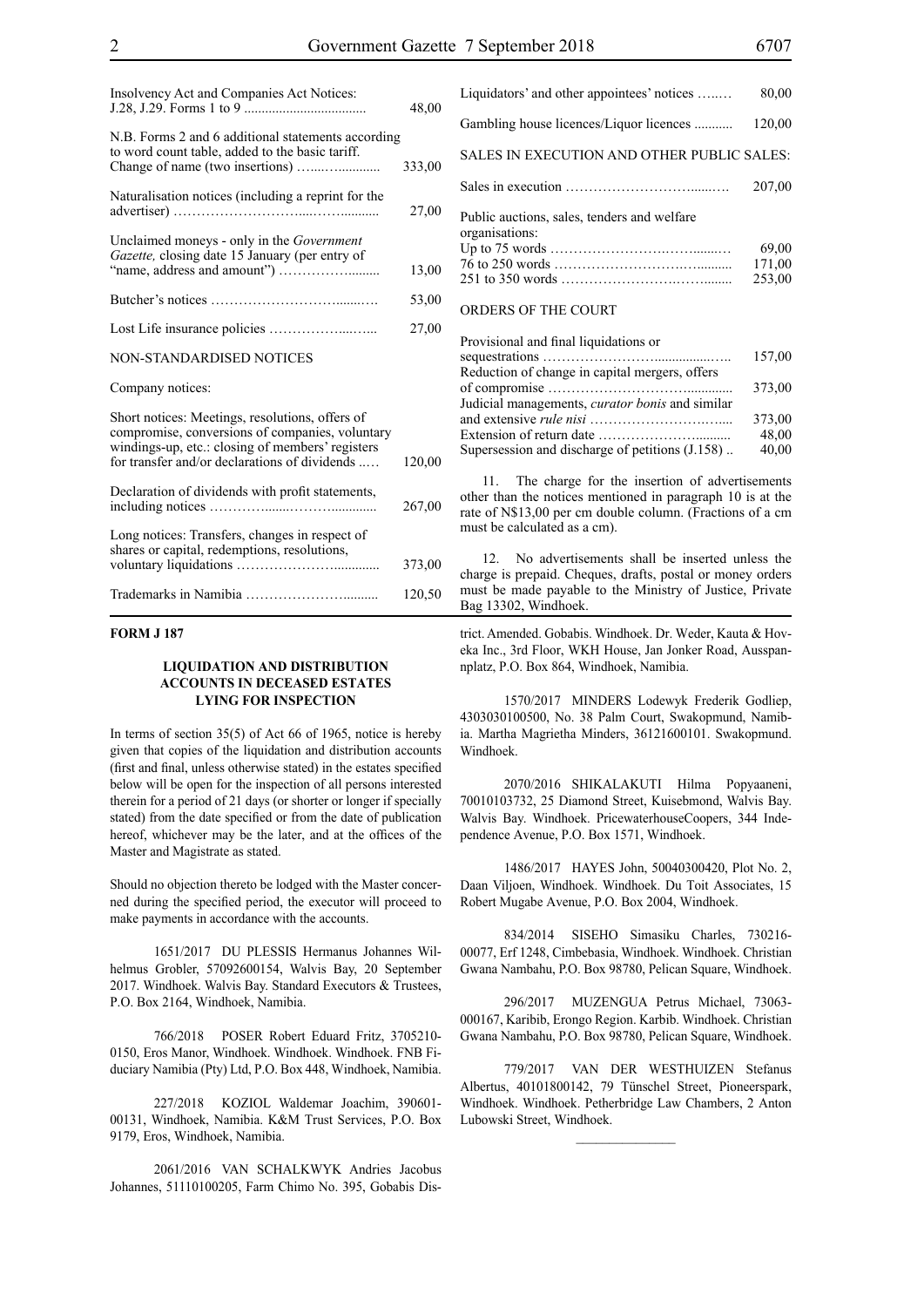# **FORM J 193**

# **NOTICE TO CREDITORS IN DECEASED ESTATES**

All persons having claims against the estates mentioned below are hereby called upon to lodge their claims with the executors concerned, within 30 days (or otherwise as indicated) calculated from the date of publication hereof. The information is given in the following order: Estate number, surname and Christian names, date of birth, identity number, last address, date of death; surviving spouse's names, surname, date of birth and identity number; name and address of executor or authorised agent, period allowed for lodgement of claims if other than 30 days.

1230/2018 SMIT Johanna Helena, Windhoek, 28 March 1942, 42032800063, Windhoek, 27 June 2018. Bank Windhoek Ltd, P.O. Box 15, Windhoek.

1184/2018 KATZAO Regina, Windhoek, 28 March 1959, 59032800256, Keetmanshoop, 6 June 2018. Bank Windhoek Ltd, P.O. Box 15, Windhoek.

251/2018 KOTZE Johanna Cornelia, 2 October 1928, 28120200160, Mariental, Hardap Region, 29 July 2017. Executrust (Pty) Ltd, P.O. Box 32098, Windhoek.

252/2015 ABRAHAMS Elizabeth Sylvia, Windhoek, 28 January 1927, 270128200061, Erf No. 4553, Khomasdal, Windhoek, 7 November 2011. Dr. Weder, Kauta & Hoveka Inc., 3rd Floor, WKH House, Jan Jonker Road, Ausspannplatz, P.O. Box 864, Windhoek, Namibia.

1114/2018 MATSUIB Henoch, Windhoek, 21 September 1951, 51092100210, Erf No. 897, Mondelani, Mondesa, Swakopmund, 25 February 2013. Alwine Matsuib, 4 February 1953, 53020410045. Dr. Weder, Kauta & Hoveka Inc., 3rd Floor, WKH House, Jan Jonker Road, Ausspannplatz, P.O. Box 864, Windhoek, Namibia.

1597/2014 NAHAMBO Thomas, Windhoek, 16 July 1967, 67071600163, Erf No. 5928, Kuisebmund, 17 October 2013. Paulina Nahambo, 26 November 1967, 67112600618. Dr. Weder, Kauta & Hoveka Inc., 3rd Floor, WKH House, Jan Jonker Road, Ausspannplatz, P.O. Box 864, Windhoek, Namibia.

872/2018 MEYER Jacobus Johannes Philippus, Windhoek, 19 November 1966, 66111900358, Anna Shipen Street No. 5, Olympia, 20 May 2018. Renate Rosemarie Meyer, 5 December 1960, 60120500027. Dr. Weder, Kauta & Hoveka Inc., 3rd Floor, WKH House, Jan Jonker Road, Ausspannplatz, P.O. Box 864, Windhoek, Namibia.

1051/2018 KNOUWDS Gertruida Maria Louisa, 17 October 1936, 36101700259, No. 22 Rieckmann Street, Windhoek, Namibia, 24 May 2018. Old Mutual Trust, P.O. Box 165, Windhoek.

14/2015 BLOCK Margaret Jeanette, Windhoek, 3 June 1961, 61060300095, Windhoek, 20 December 2014. Jacobus Block, 17 September 1958, 58091700512. P.D. Theron & Associates, P.O. Box 25077, Windhoek, Namibia.

1155/2018 CARTER Gerrit Neil, Windhoek, 21 September 1955, A05199111, 11 Harder Street, Swakopmund, Namibia, 17 June 2018. Kinghorn Associates, P.O. Box 1455, Swakopmund.

1136/2018 LANG Ralph, Windhoek, 4 December 1939, 39120400160, 16 Molen Avenue, Swakopmund, Namibia, 5 July 2018. Kinghorn Associates, P.O. Box 1455, Swakopmund.

1174/2018 LUBBE Gertruida, Windhoek, 13 November 1935, 35111300023, Huis Deon Louw, Gobabis, 27 June 2018. Marinda Coleman Attorneys, P.O. Box 325, Windhoek. Marinda Coleman Attorneys, P.O. Box 325, Windhoek.

1202/2018 ABRAHAMS Ottilie Grete, Windhoek, 2 September 1937, 37090200167, 16 Burg Street, Windhoek, Namibia, 1 July 2018. Marinda Coleman Attorneys, P.O. Box 325, Windhoek.

896/2018 SCHMIDT Michael Geringer, 42010- 120169, 19 Holo Park, Anton Lubowski Avenue, Kramersdorp, Swakopmund, 9 March 2018. Ahrens & Associates Legal Practitioners, Shop 2, An Der Waterkant Building, No. 15 Tobias Hainyeko Street, P.O. Box 1856, Swakopmund.

477/2018 CASPARY Hannelore, 42071700163, Unit 7, Cormorant Flats, Karneol Street, Hage Heights, Swakopmund, 13 March 2018. Ahrens & Associates Legal Practitioners, Shop 2, An Der Waterkant Building, No. 15 Tobias Hainyeko Street, P.O. Box 1856, Swakopmund.

1212/2018 COETZEE Daniel Thomas, Windhoek, 27 November 1946, 46112700190, Steinkopf, South Africa, 5 April 2018. Elizabeth Coetzee, 26 August 1954, 54082600183. Advance Wealth Management (Pty) Ltd, P.O. Box 86568, Eros, Windhoek.

1122/2018 GAUGLER Rosemarie Ilse Margarete, Windhoek, 1 October 1924, 24100100086, Antonius Residence, Swakopmund, 10 July 2018. Pointbreak Trust and Estates (Pty) Ltd, P.O. Box 156, Windhoek.

1156/2018 DE MAN Etienne Tersius, Windhoek, 15 January 1963, 63011500223, Farm Bloemhom, 109, Usakos, 15 June 2018. Irma de Man, 9 April 1962, 62040900314. Advance Wealth Management (Pty) Ltd, P.O. Box 86568, Eros, Windhoek.

1264/2018 MOEGENBURG Martin Uwe, Windhoek, 21 February 1947, 47022110034, No. 2 Kudu Street, Suiderhof, Namibia, 5 July 2018. PricewaterhouseCoopers, P.O. Box 1571, Windhoek, Namibia.

# **FORM 2**

# **MEETING OF CREDITORS IN SEQUESTRATED ESTATES OR COMPANIES BEING WOUND UP**

Pursuant to sections *forty-one* and *forty-two* of the Insolvency Act, 1936, notice is hereby given that a meeting of creditors will be held in the sequestrated estates or companies being wound up mentioned below, on the dates, at the times and places and for the purpose thereof.

Meetings in a town in which there is a Magistrate's office, will be held before the Master, elsewhere they will be held before the Magistrate.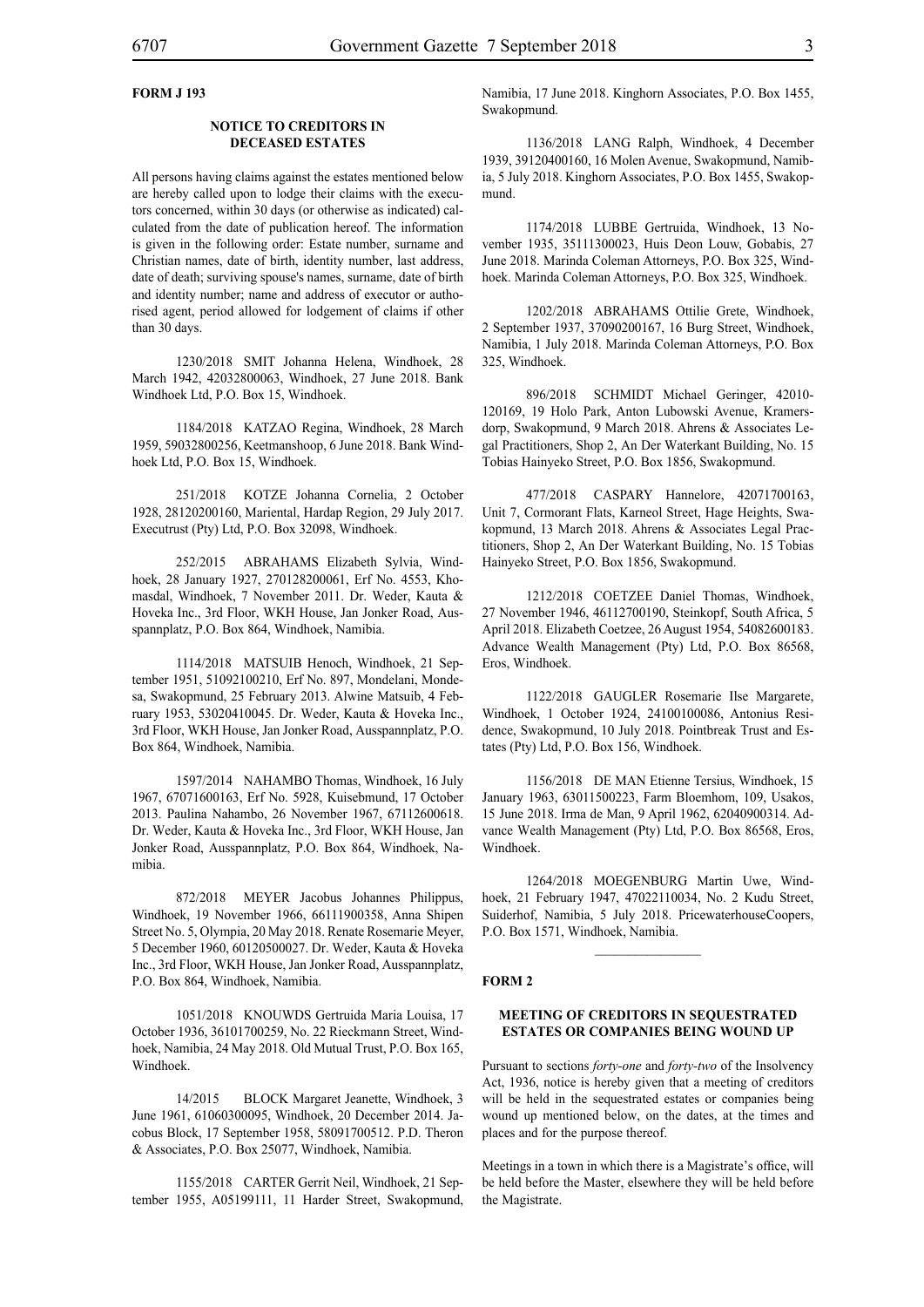The particulars given in the following order: The number of estate/company; the name and description of the estate/company; the date, hour and place of meeting and the purpose of the meeting.

W11/18 **Insurance Company of Namibia Limited** (In Liquidation). 19 September 2018, at 10h00 at the Office of the Master of the High Court, Windhoek. Special meeting, for the further proof of claims. Bruni & McLaren, P.O. Box 11267, Klein Windhoek.

 $\frac{1}{2}$ 

# **FORM 4**

# **LIQUIDATION ACCOUNTS AND PLANS OF DISTRIBUTION OR CONTRIBUTION IN SEQUESTRATED ESTATES OR COMPANIES BEING WOUND UP**

Pursuant to section 77 of the Co-operatives Act 1996 (as amended) notice is hereby given that the liquidation accounts and plans of distribution or contribution in the estates or companies/cooperatives mentioned below, will lie for inspection of creditors at the offices of the Registrar of Co-operatives, Luther Street, Windhoek and Investment Trust Company (Pty) Ltd .The particulars given are the following order: Name and description of estate/cooperative, description of account, place of account lying for inspection.

W11/16 **Namspace Contractors cc** (In Liquidation). Second Liquidation and Distribution Account. Office of the Master of the High Court, Windhoek and Magistrate Swakopmund for a period of 14 days as from 7 September 2018. D.J. Bruni, & I.R. McLaren, Joint Liquidators, Bruni & McLaren, P.O. Box 11267, Klein Windhoek.

# **Case NO. I 1446/2016 IN THE HIGH COURT OF NAMIBIA, MAIN LOCAL DIVISION, WINDHOEK**

 $\frac{1}{2}$ 

In the matter between:

**STANDARD BANK NAMIBIA LIMITED** Plaintiff

and

| LLOYD CHARLES UNDERHILL | First Defendant  |
|-------------------------|------------------|
| RONEL CARMEN UNDERHILL  | Second Defendant |

# **NOTICE OF SALE IN EXECUTION**

In EXECUTION of a Judgment of the High Court of Namibia, given on **7 JULY 2017**, a Judicial Sale by PUBLIC AUCTION will be held of and at the undermentioned property on **18 SEPTEMBER 2018 at 10h00** at Erf 383, Omeya, Windhoek of a:

| <b>CERTAIN:</b>   | Erf No. 383 Omeya                                                                | r |
|-------------------|----------------------------------------------------------------------------------|---|
| SITUATE:          | In the Municipality of Windhoek,<br>(Registration Division "K")<br>Khomas Region | t |
| <b>MEASURING:</b> | 1 043 (one nil four three) square metres                                         | ŀ |
| HELD BY:          | Deed of Transfer No. T 4178/2013;                                                |   |

The following improvements are on the property (although nothing in this respect is guaranteed):

1 x Entrance, 1 x Lounge 5 x bedrooms, 1 x Kitchen, 1 x Dining Room, 1 x Laundry, 1 x Family Room, 5 x Bathrooms, 2 x Garages, Veranda With BBQ

The property will be sold by the Deputy Sheriff to the highest bidder subject to the conditions of sale.

The conditions of sale to be read out by the Deputy Sheriff, Windhoek, at the time of the sale and which conditions may be inspected prior to the sale at the offices of the Deputy Sheriff Windhoek, and at the offices of ENSafrica Namibia (incorporated as Lorentz Angula Inc.), Ground Floor, Unit 4, Ausspann Plaza, Dr. Agostinho Neto Road, Windhoek.

Dated at WINDHOEK on this 25th day of JULY 2018.

ENSafrica Namibia (incorporated as LorentzAngula Inc.) Ground Floor, Unit 4, Ausspann Plaza DR. AGOSTINHO NETO STREET WINDHOEK

# **Case Nr. HC-MD-CIV-ACT-CON-2017/04043 IN THE HIGH COURT OF NAMIBIA MAIN LOCAL DIVISION, WINDHOEK**

 $\frac{1}{2}$ 

In the matter between:

**STANDARD BANK NAMIBIA LIMITED** Plaintiff

**XAVIER LWELLYN BEUKES** Defendant

# **NOTICE OF SALE IN EXECUTION**

In EXECUTION of a Judgment of the High Court of Namibia, given on **13 April 2018**, a Judicial Sale by PUBLIC AUCTION will be held of and at the undermentioned immovable property on **19 SEPTEMBER 2018** at **10h00 at** Erf 372, Block A, Rehoboth of a:

| <b>CERTAIN:</b> | Erf No. Rehoboth A 372                                                  |
|-----------------|-------------------------------------------------------------------------|
| SITUATE:        | In the Town of Rehoboth<br>(Registration Division "M")<br>Hardap Region |

MEASURING: 1 041 (one zero four one) square metres.

The following improvements are on the property (although nothing in this respect is guaranteed):

 $x$  open plan kitchen and lounge; 3 x bedrooms; 1 x bath/ toilet; 2 x bedroom outside building with own toilet and bath.

The property will be sold by the Deputy Sheriff to the highest bidder subject to the conditions of sale.

The conditions of sale to be read out by the Deputy Sheriff, Rehoboth, at the time of the sale and which conditions may

and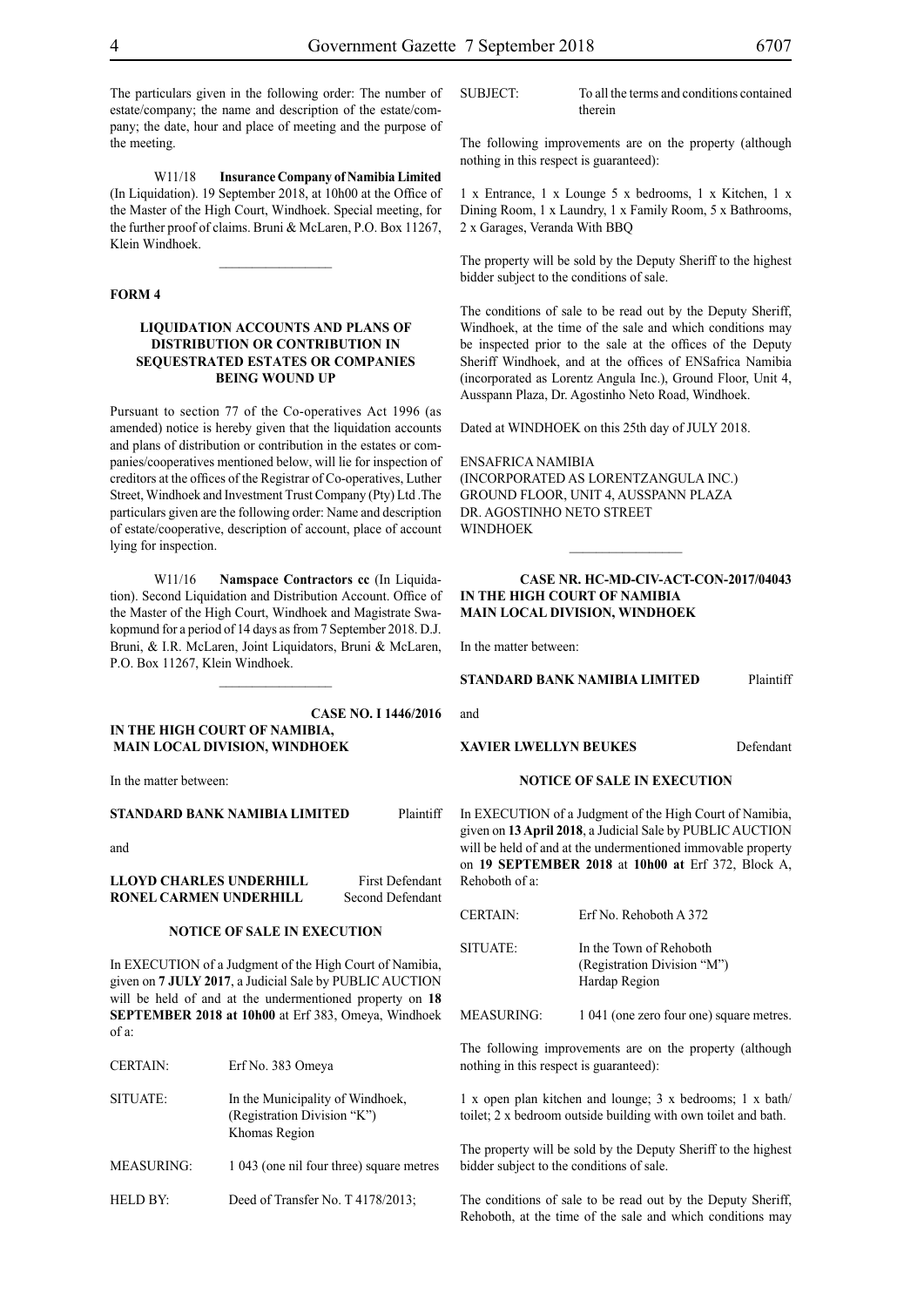be inspected prior to the sale at the offices of the Deputy Sheriff Rehoboth, and at the offices of ENSafrica Namibia (incorporated as Lorentz Angula Inc.), Ground Floor, Unit 4, Ausspann Plaza, Dr. Agostinho Neto Road, Windhoek.

Dated at WINDHOEK this 1st day of AUGUST 2018.

ENSafrica Namibia (incorporated as LorentzAngula Inc.) Ground Floor, Unit 4, Ausspann Plaza Dr. Agostinho Neto Street **WINDHOFK** 

### **IN THE MAGISTRATE'S COURT FOR THE DISTRICT OF WINDHOEK**

 $\frac{1}{2}$ 

**HELD AT WINDHOEK CASE NO: 6270 OF 2016**

In the matter between:

**BODY CORPORATE OF SERENITY** Execution Creditor

and

# **VINRON PROPERTY ONE HUNDRED AND TWENTY SEVEN CC** Execution Debtor

# **NOTICE OF SALE IN EXECUTION**

IN EXECUTION of a Judgment granted by the above Honourable Court against the Execution Debtor on **1 February 2017**, the following prope1iy will be sold by public auction on **19 September 2018**, at **15H00** by the Messenger of the Court for the district of Windhoek in front of the Magistrate's Court, Mungunda Street, Katutura, Windhoek:

- (a) Section No. 13 as shown and more fully described on Section Plan No. 64/2010 in the development scheme known as Serenity, in respect of the land and building or buildings, situate at Kleine Kuppe, in the Municipality of Windhoek, Registration Division "K", Khomas Region, of which the floor area, according to the said Sectional Plan, is 93 (Ninety Three) square metres in extent; and
- (b) An undivided share in the common property in the development scheme, apportioned to that Section in accordance with the participation quota as endorsed on that Sectional Plan. HELD under Certificate of Registered Sectional Title No. 64/2010(13)(UNIT), dated 15 December 2010, with all fixed improvements thereon.

Alleged improvements: 2 x Bedrooms, 1 x Bathroom, **1** x Guest Toilet, 1 x Louge/Diningroom, 1 x Kitchen, Double Storage unit with parking and garden.

# **MAIN CONDITIONS OF SALE:**

- 1. The Sale is subject to the provisions of the Magistrate's Court Act 32 of 1944, as amended.
- 2. The property will be sold "voetstoots" according to the existing title deed.
- 3. One tenth of the purchase price wi II be payable immediately after the Sale in cash, the balance against transfer to be secured by a bank or building society guarantee.
- 4. The complete conditions of Sale may be inspected at the office of the Messenger of the Court, Windhoek (Tel no: 248568) and at the Plaintiffs Attorneys' offices at the undermentioned address.
- 5. The sale will be in Namibian Dollars and no bid less than N\$1 ,00 (ONE NAMIBIAN DOLLAR) will be accepted.

DATED at WINDHOEK on 7 August 2018.

VANDER MERWE-GREEFF ANDIMA ATTORNEYS FOR PLAINTIFF / EXECUTION CREDITOR 28 CHURCH STREET **WINDHOEK** 

# **NOTICE OF SURRENDER OF A DEBTOR'S ESTATE-ROUSSEAU HILL**

NOTICE is hereby given that application will be made to the High Court of Namibia on 9 October 2018 at 10h00 or as soon thereafter as the matter can be heard, for the acceptance of the surrender of the estate of Rousseau Hill, an adult male married out of community of property to Martha Magdalena Petronella Hill residing at No. 16 A Aoub street, Walvis Bay, and that a statement of his affairs will lie for inspection at the office of the Master of the High Court of Namibia, Windhoek and the office of the Magistrate, Walvis Bay for a period of 14 days as from Tuesday, 18 September 2018.

KOEP & PARTNERS Legal Practitioner's for Applicant 33 Schanzen Street **WINDHOFK** 

# **THE ALIENS ACT, 1937 NOTICE OF INTENTION OF CHANGE OF SURNAME**

 $\frac{1}{2}$ 

I, **fiina amalovu**, residing at Erf 282, Osona Village, Okahandja and unemployed intend applying to the Minister of Home Affairs for authority under section 9 of the Aliens Act, 1937, to assume the surname **DAVID** for the reasons that I want to change my children surname **KANIME** to the father's surname **DAVID**, because **KANIME** is the grandfather's nick name, not the father's surname.

They previously bore the name **KANIME** (as the father's surname).

I intend also applying for authority to change the surname of my minor children **MENESIA PENEHAFO KANIME, SIMSOLIA PANDULENI KANIME** and **PHILIPUS TULELA GWANITHENI KANIME** to **DAVID**.

Any person who objects to the assumption of the said surname of **DAVID** should as soon as may be lodge his or her objection, in writing, with a statement of his or her reasons therefor, with the Magistrate of Windhoek.

**f. amalovu okahandja NAMIBIA**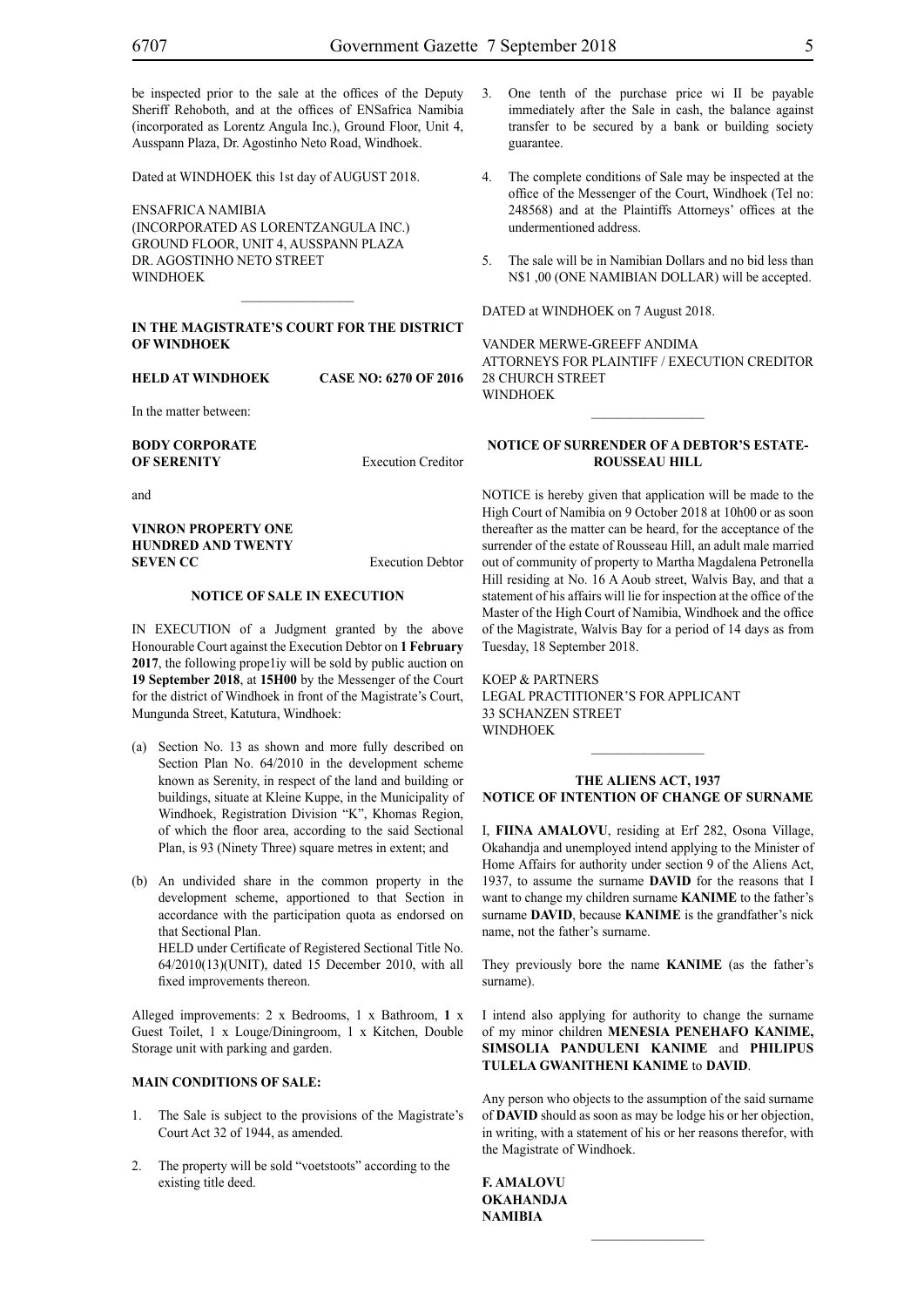# **THE ALIENS ACT, 1937 NOTICE OF INTENTION OF CHANGE OF SURNAME**

I, **NDINELAO FESTUS**, residing at Oshikuku and a pupil intend applying to the Minister of Home Affairs for authority under section 9 of the Aliens Act, 1937, to assume the surname **shapange** for the reasons that **festus** is my father's first name.

I previously bore the name **NDINELAO FESTUS.** 

Any person who objects to the assumption of the said surname of **shapange** should as soon as may be lodge his or her objection, in writing, with a statement of his or her reasons therefor, with the Magistrate of Windhoek.

**n. festus OSHIKUKU NAMIBIA**

# **THE ALIENS ACT, 1937 NOTICE OF INTENTION OF CHANGE OF SURNAME**

 $\frac{1}{2}$ 

I, **berta nelago nghipandulwa**, residing at Erf DB 333, Ombili, Otjiwarongo and unemployed intend applying to the Minister of Home Affairs for authority under section 9 of the Aliens Act, 1937, to assume the surname **nghipandulwa-nampala** for the reasons that I am married and I want to be recognised as such.

I previously bore the name **BERTA NELAGO nghipandulwa.**

Any person who objects to the assumption of the said surname of **nghipandulwa-nampala** should as soon as may be lodge his or her objection, in writing, with a statement of his or her reasons therefor, with the Magistrate of Windhoek.

**b. n. nghipandulwa otjiwarongo NAMIBIA**

# **THE ALIENS ACT, 1937 NOTICE OF INTENTION OF CHANGE OF SURNAME**

 $\frac{1}{2}$ 

I, **BEATA NDALILA PETRUS**, residing at Outapi and a pupil intend applying to the Minister of Home Affairs for authority under section 9 of the Aliens Act, 1937, to assume the surname **nekunya** for the reasons that **PETRUS** is my great grandfather's name and I want to use **NEKUNYA** which is my father's surname.

I previously bore the name **BEATA NDALILA PETRUS.** 

Any person who objects to the assumption of the said surname of **nekunya** should as soon as may be lodge his or her objection, in writing, with a statement of his or her reasons therefor, with the Magistrate of Windhoek.

**b. n. petrus outapi NAMIBIA**

# **THE ALIENS ACT, 1937 NOTICE OF INTENTION OF CHANGE OF SURNAME**

I, **SELMA NDAMONO JOHANNES**, residing at Omuthiya and a pupil intend applying to the Minister of Home Affairs for authority under section 9 of the Aliens Act, 1937, to assume the surname **gwashomeya** for the reasons that **JOHANNES** is my father's first name.

I previously bore the name **SELMA NDAMONO johannes.**

Any person who objects to the assumption of the said surname of **gwashomeya** should as soon as may be lodge his or her objection, in writing, with a statement of his or her reasons therefor, with the Magistrate of Windhoek.

**s. n. johannes omuthiya NAMIBIA**

# **THE ALIENS ACT, 1937 NOTICE OF INTENTION OF CHANGE OF SURNAME**

 $\frac{1}{2}$ 

I, **paulina jason**, residing at 06/925 Omulunga Street, Hakahana and a student intend applying to the Minister of Home Affairs for authority under section 9 of the Aliens Act, 1937, to assume the surname **amunyela** for the reasons it was wrongly written.

I previously bore the name **paulina jason.**

Any person who objects to the assumption of the said surname of **amunyela** should as soon as may be lodge his or her objection, in writing, with a statement of his or her reasons therefor, with the Magistrate of Windhoek.

**p. jason windhoek NAMIBIA**

# **THE ALIENS ACT, 1937 NOTICE OF INTENTION OF CHANGE OF SURNAME**

 $\frac{1}{2}$ 

I, **WILBARD jason**, residing at 06/925 Omulunga Street, Hakahana and a student intend applying to the Minister of Home Affairs for authority under section 9 of the Aliens Act, 1937, to assume the surname **amunyela** for the reasons it was wrongly written.

I previously bore the name **WILBARD jason.**

Any person who objects to the assumption of the said surname of **amunyela** should as soon as may be lodge his or her objection, in writing, with a statement of his or her reasons therefor, with the Magistrate of Windhoek.

**W. jason windhoek NAMIBIA**